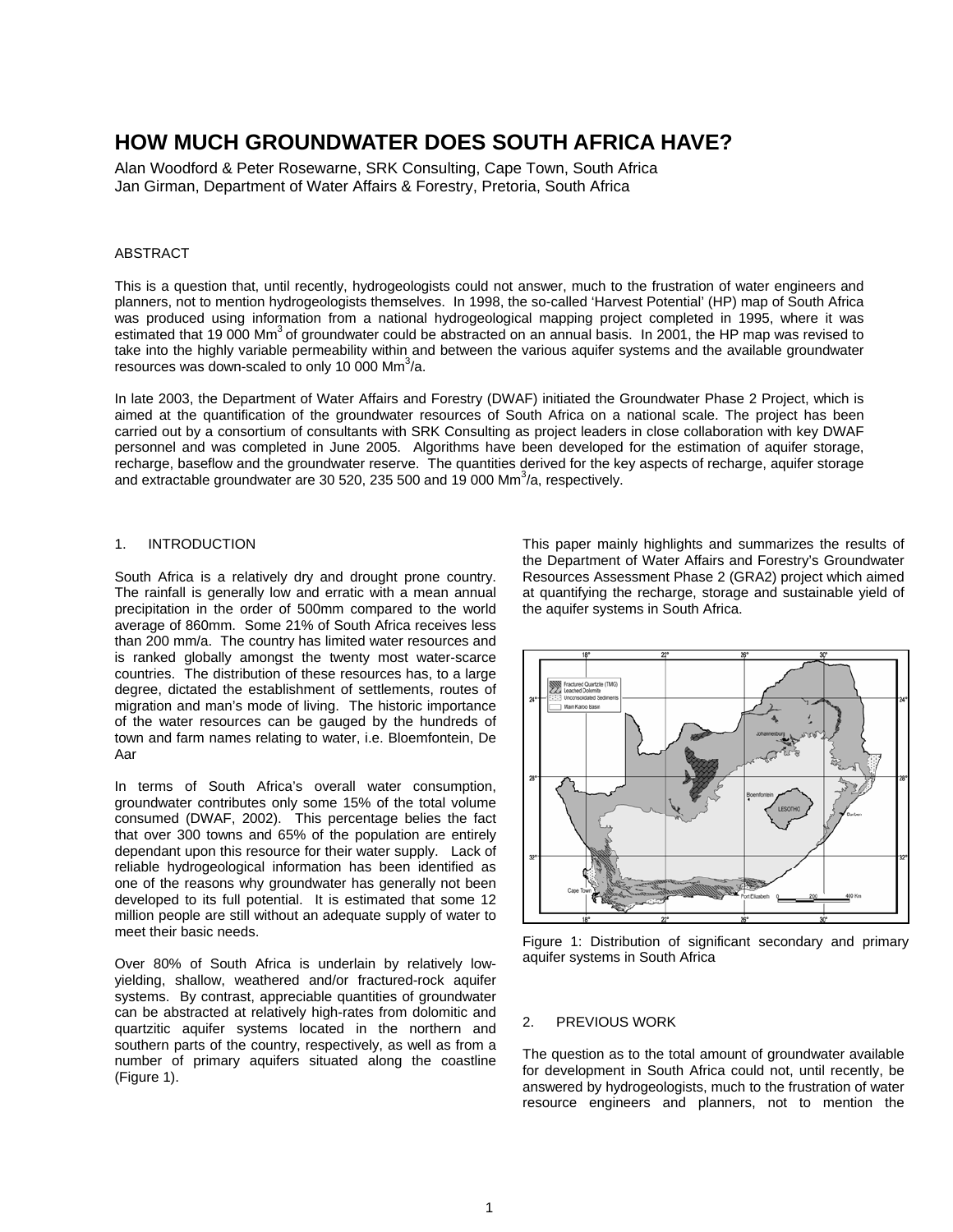hydrogeologists themselves. Whilst the 'Surface Water Resources of South Africa' publication is in its third edition, no similar such body of work is available for groundwater. Early attempts at quantifying the groundwater resources of South Africa, e.g. Enslin (1970), Vegter (1980), were largely educated guesses. Estimates of the sustainable groundwater yield as derived by these pioneers of hydrogeology in the country were 2 500 and 5 400 Mm $3/$ a, respectively.

Concern about the lack of systematic country-wide groundwater data collection and interpretation led the Directorate of Geohydrology in Department of Water Affairs and Forestry (DWAF) to launch in mid 1990 a programme to compile a series of 21 hydrogeological maps of South Africa at a scale of 1:500 000, each of which has an accompanying explanatory booklet. This was basically an aquifer classification project and was completed in 2005 (Figure 2).

In 1995, Vegter however produced the first synoptic and visual representation of the groundwater resources of South Africa. The work was published in a set of seven maps and an explanation booklet. It provided a valuable indication of availability of groundwater on a regional scale. The series of maps depict borehole yield probabilities, depth to groundwater-level, groundwater quality / hydrochemical type, mean annual recharge and groundwater contributions to baseflow on a national scale. The main maps basically represent a statistical analysis of information stored in DWAF's National Groundwater Data Base.

This work was built-on by Baron, Seward and Seymour (1998) with production of the so-called 'Groundwater Harvest Potential' map of South Africa. Regional estimates of aquifer storage and recharge were used to provide a sustainable groundwater yield in  $m^3/km^2/a$ , which the authors defined as 'the maximum volume of groundwater that could be abstracted per annum without depleting the particular aquifer'. Their estimate was 19 000 Mm $3/$ a.

Haupt (2001) further refined the Harvest Potential map by recognizing that in many cases aquifer permeability would be the main factor limiting the utilisation of the so-called harvest potential. He applied a factor to the harvest potential based on country-wide borehole yield analyses and came up with an estimate of groundwater availability of 10 000 Mm<sup>3</sup>/a.



**Figure** 2: Composite of DWAF's 21 1/500,**000 scale a**quifer yield maps of South Africa

## 3. GROUNDWATER USE

To put the quantification of groundwater resources into perspective, a brief discussion on its use in South Africa is given. Groundwater is widely but variably used across the whole of the country. A more detailed breakdown of the sectoral use of groundwater in the major surface water catchments is provided by Hughes et all (2004) and is reproduced in Figure 3. This study the most up to date estimate of total groundwater use in South Africa, deriving a figure of 1 770  $\text{Mm}^3$ /a. Sixty four percent of all groundwater abstracted is used for irrigation.



Figure 3: Groundwater use per Water Management Area

#### 4. QUANTIFICATION OF GROUNDWATER RESOURCES

Whilst the 'Surface Water Resources of South Africa' publication is currently undergoing its fourth revision, no similar such body of work is available for groundwater.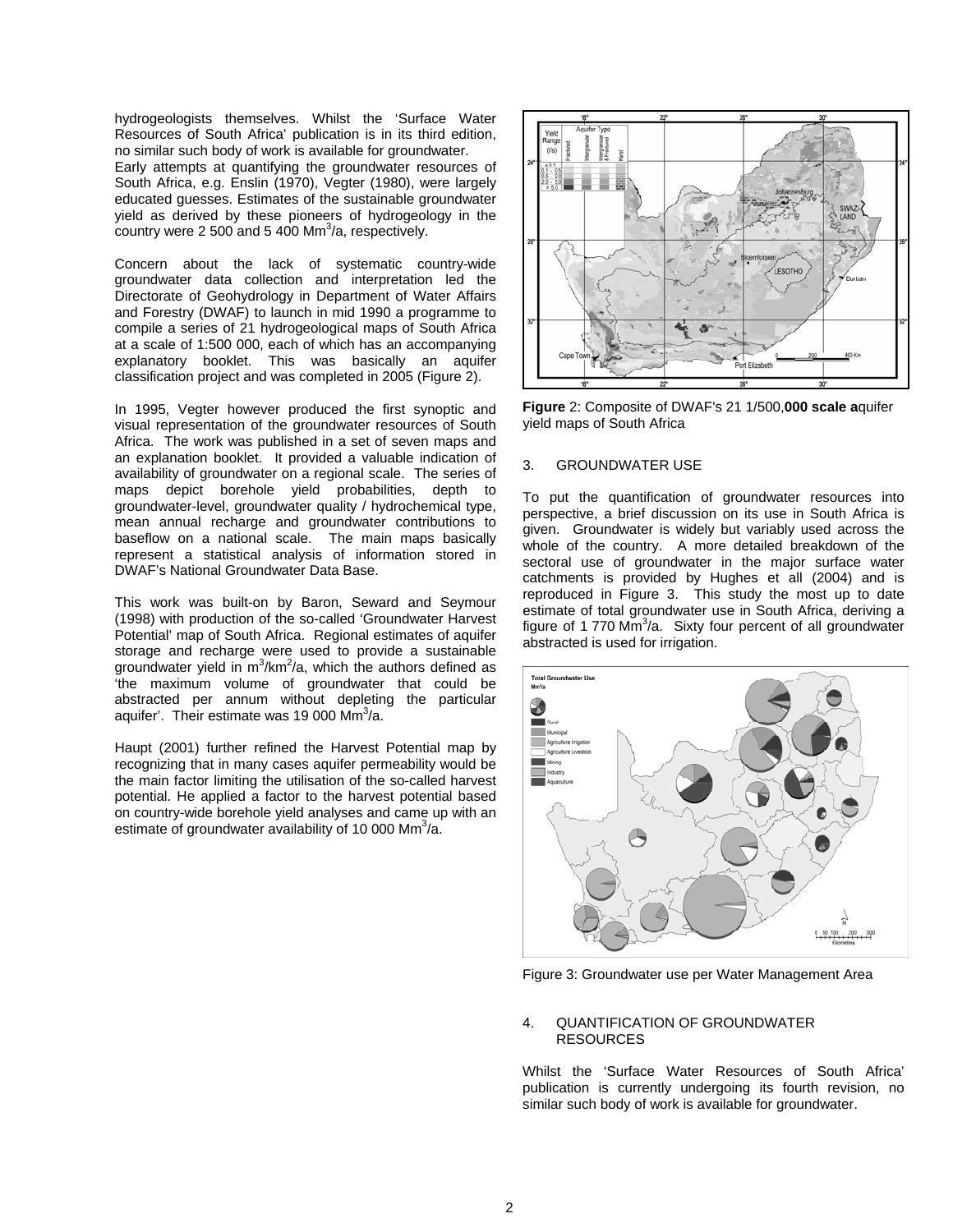In late 2003, the Department of Water Affairs and Forestry initiated the so-called Phase 2 Groundwater Resources Assessment (GRA2) project, the main aim of which is to quantify South Africa's groundwater resources. The project also required that GIS-based algorithms be developed that would enable DWAF to easily update the groundwater resource potential estimates in the years ahead as new and more detailed geohydrological information became available. A raster or grid based GIS model was developed and all inputs and outputs were produced at a cell size of 1x1km.

The following key outputs from the project will be discussed (1) aquifer storage, (2) recharge and (3) yield.

# 4.1 Aquifer Storativity

GIS layers were developed for various levels within a conceptual aquifer system (Figure 4). These aquifer levels are grouped into two broad zones; namely (i) 'static' storage zone, which is the volume of groundwater available in the permeable portion of the aquifer below the zone of natural water level fluctuation (level 2), and (ii) 'dynamic' storage zone, which is the volume of groundwater available in the zone of natural water level fluctuation. The levels are listed below:

| <b>Static</b><br>storage | Level 1 - base of the aquifer<br>Level 2 - base of the natural dynamic                                             |
|--------------------------|--------------------------------------------------------------------------------------------------------------------|
| Dynamic                  | groundwater elevation                                                                                              |
| storage                  | Level 3 - current groundwater elevation<br>Level 4 - average groundwater elevation<br>Level 5 - top of the aquifer |

A sixth level, a management waterlevel restriction, was introduced to take into account any possible environmental, legal or other constraints placed on the volumes of water that may safely be abstracted from an aquifer system, e.g. restrictions to ensure that DWAF's 'Reserve' requirements are met, restrictions on maximum waterlevel drawdown in dolomitic aquifers due to the hazard of sinkhole formation or avoiding intrusion of saline water.



Figure 4: Six Levels in Aquifer System used to assess volumes of Groundwater held in Storage

The volume of water stored between any two aquifer levels or zones is estimated as the volume of aquifer material reduced by an appropriate storage-coefficient or specific yield. The GIS model makes use of a number of these potential storage volumes (levels) together with parameters such as rainfall recharge and baseflow to determine the annual volumes of groundwater available for use on a sustainable basis.

The approach involved defining the thickness and storativity of two aquifer zones, (i) the upper 'weathered-jointed' or WZ and (ii) the underlying 'fractured' zone or FZ. It is estimated that 79% of this water is stored in the WZ which is on average only 33m thick, as opposed to an average FZ thickness of 121m – providing a mean aquifer thickness of 154m. The mean storativity of the WZ and FZ is estimated at 2.62 x 10<sup>-3</sup> and 1.52 x 10<sup>-4</sup>, respectively. The distribution of storage is shown in Figure 5 which indicates that some 235  $500$  Mm<sup>3</sup> of groundwater may be stored in aquifer systems in South Africa.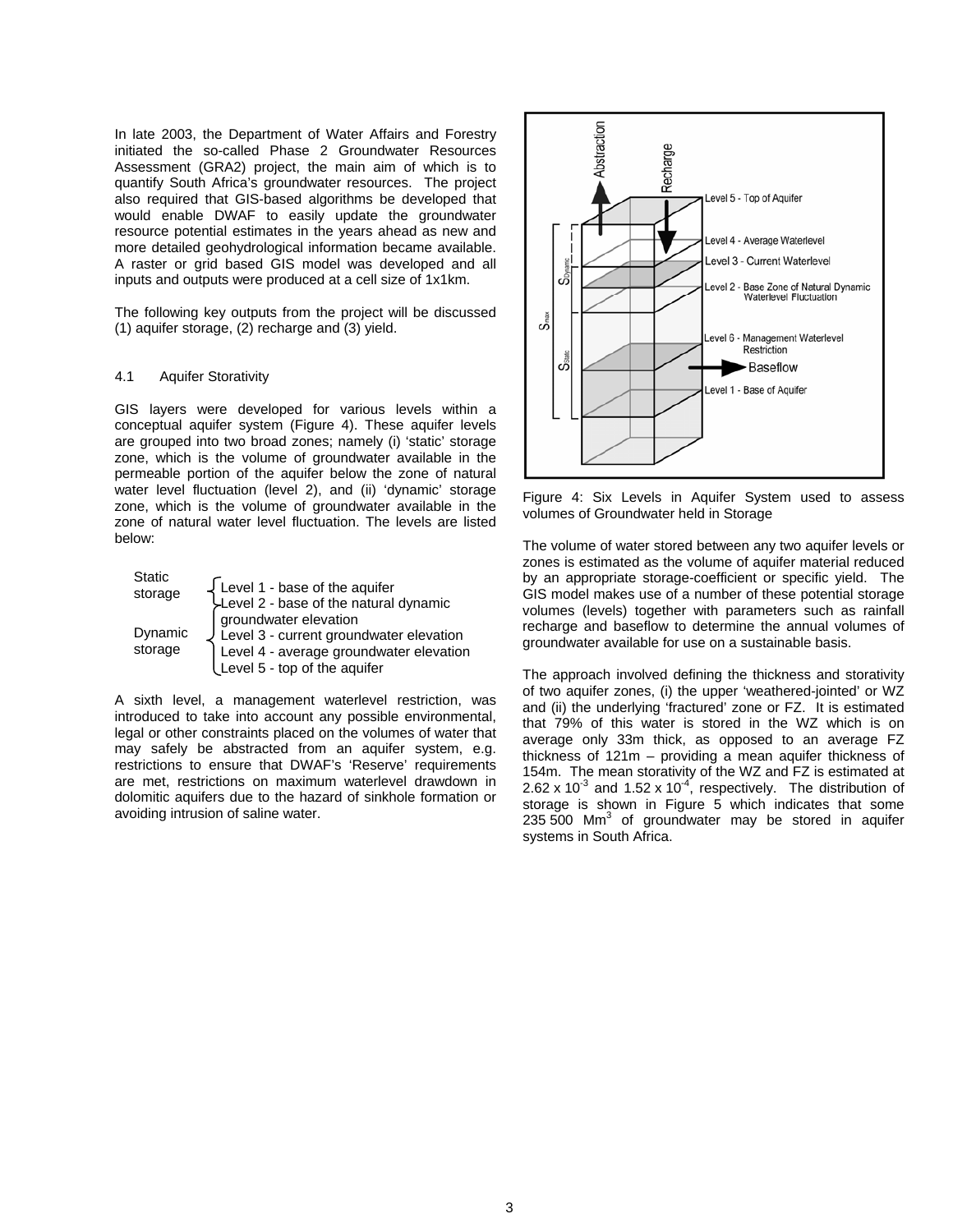

Figure 5: Estimated total volume  $(m^3/km^2)$  of groundwater stored in South African Aquifers

## 4.2 Aquifer Recharge

The annual groundwater recharge from rainfall was estimated using the chloride-mass-balance and a GIS based modelling approach using various empirical rainfall versus recharge relationships. This was followed by cross calibration of results with field measurements and detailed catchment studies. A mean annual recharge volume of 30 520 Mm $^3$  was thus calculated.

## 4.3 Groundwater Resource Yield Estimates

The methodology developed to estimate the sustainable yield of the groundwater resources during the GRA2 project employs a basic water-balance approach, where the change in storage in a system is equal to all inputs to, less all outputs from the system.

Over long periods of time and where the groundwater system is in its natural state (i.e. without any abstraction), the natural inputs will be in balance with the natural outputs, such that the change in storage will be zero. This means that the groundwater component of the hydrological system is in a quassi steady-state, which implies that the averaged values of the variables have not changed over the time period over which the averaging took place. However, if groundwater is abstracted from the system, this balance is disturbed and the system is no longer in steady-state and water levels will decline in response to withdrawals from groundwater storage. A new steady-state will be established, in theory, if abstraction does not exceed recharge. If abstraction exceeds recharge the system will remain in a dynamic (transient) or unsteady-state. Groundwater is now removed mainly from storage, as well as a proportion from river systems.

A GIS based raster-modelling approach was used to apply these basic water-balance equations to each cell in the study domain for both steady and unsteady-state conditions. The steady-state algorithms are applied to produce information

relating the 'average' groundwater conditions using 'averaged' input datasets (i.e. mean annual recharge, average water level etc.) These averaged outputs will only require updating should more accurate input datasets be acquired or if the algorithm is enhanced. The transient-state algorithms need to be applied at regular time intervals, in this case yearly, to produce outputs about the current status of the groundwater resource, and will be required as input information generated during the previous time step (i.e. antecedent conditions such as aquifer storage and water levels). The algorithms are developed in a hierarchical system whereby the output from one lower-order algorithm is required as input into the next higher-level algorithm, where an additional refinement or management restriction is applied and so on.

### 4.3.1 Groundwater Resource Potential

The Groundwater Resource Potential (GRP) is defined as the maximum volume  $(m^3)$  of groundwater that can be abstracted per unit area per annum without causing any long-term 'mining' of the aquifer system (i.e. without continued longterm declining waterlevels). The GRP is based purely on physical inputs / outputs and aquifer storage. It is therefore not equivalent to the 'sustainable' or 'optimal' yield of the system, which normally takes into account factors such as intrusion of poor quality water, variable aquifer permeability, practical and cost issues relating to extracting the water etc.

Two basic algorithms have been developed to determine the GRP based on the (i) average or steady-state (AGRP) and (ii) dynamic or transient-state aquifer conditions.

The steady-state Groundwater Resource Potential dataset is similar to DWAF's Harvest Potential map in that they both provide estimates of the maximum volumes of groundwater that are potentially available for abstraction on a sustainable basis, and only take into consideration the volumes of water held in aquifer storage and the recharge from rainfall. The feasibility of abstracting this water is limited by many factors due mainly to the physical attributes of a particular aquifer system, economic and/or environmental considerations. One of the most important of these is the inability to establish a network of suitably spaced production boreholes to 'capture' all the available water in an aquifer system or on a more regional scale (Water Systems Management, 2001). The factors limiting the ability to develop such a network of production boreholes, include, *inter alia*, the low permeability or transmissivity of certain aquifer units, accessibility of terrain to drilling rigs, unknown aquifer boundary conditions.

The Average Groundwater Resource Potential or AGRP of aquifers in South Africa (Figure 6) is estimated under normal rainfall conditions at  $49,249$  Mm<sup>3</sup>/a, which decreases to 41 553  $\text{Mm}^3$ /a during a drought. These estimates are regarded as the maximum volumes that could be abstracted on a sustainable basis, if and only if, an adequate and even distribution of production boreholes could be developed over the entire catchment or aquifer system – which is impractical both physically and economically.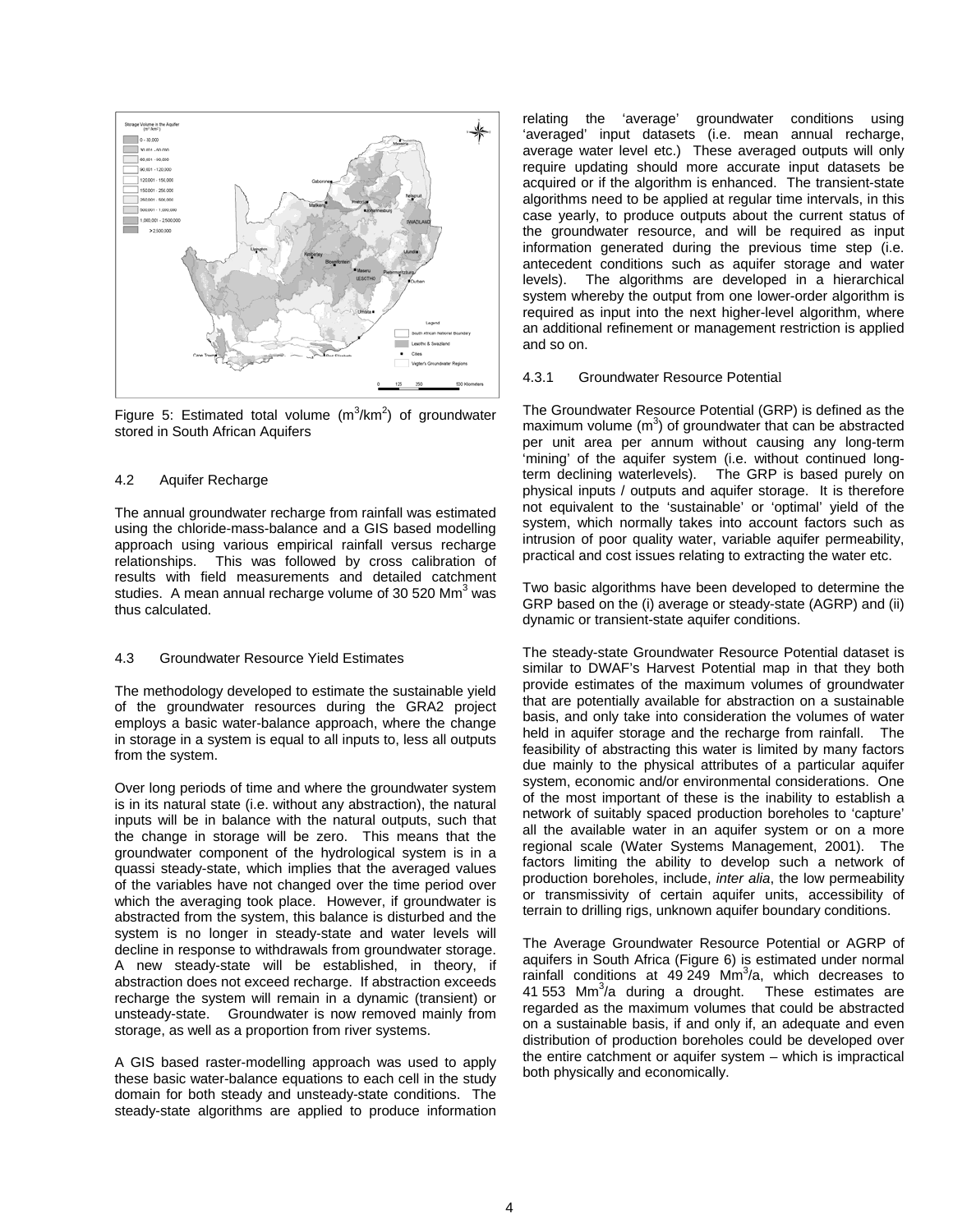

Figure 6: Average Groundwater Resource Potential for South Africa

## 4.3.2 Groundwater Exploitation Potential

In order to account for the pumping limitations discussed above, the GRA2 project made use of Haupt's (2001) concept of an 'Exploitability Factor' or EF and Vegter's (1995) national 'Borehole Prospects' coverage to generate a 1x1km EF grid for the country. Vegter stated that the prospects of obtaining a groundwater supply from a particular lithological unit may be judged by analysis of the yield distribution of an adequate number of randomly spaced boreholes drilled into this unit. He classified the lithostratigraphic units of the country into 16 water-bearing categories and analysed the yield information from 120,000 boreholes obtained from DWAF's NGDB. The Borehole Prospects coverage is therefore an indication of the extent to which various lithological units are able to act as aquifers.

The EF factor was applied to the AGRP grid to produce the so-called 'Average Groundwater Exploitation Potential' or AGEP coverage. The total AGEP of aquifers in South Africa is estimated at 19 073 Mm $3/2$ , which declines to 16 253  $\text{Mm}^3$ /a during a drought. It is likely that, with an adequate and even distribution of production boreholes in accessible portions of most catchments or aquifer systems, these volumes of groundwater may be annually abstracted on a sustainable basis.



Figure 7: Average Groundwater Resource Potential for South Africa

Groundwater quality is one of the main factors restricting the development of available groundwater resources. Although there are numerous problems associated with groundwater quality, some of which are relatively easily remediated, high concentration of total dissolved solids, nitrates and fluoride are considered to be the most common and serious problems associated with water quality on a regional scale.

4.3.3 Potable Groundwater Exploitation Potential

The Potable Groundwater Exploitation Potential (PGEP) of aquifers in South Africa is estimated at 14 802 Mm<sup>3</sup>/a, which declines to 12 626 Mm $3/2$  during a drought. Nationally, this represents almost a 30% reduction in the annual volumes of available groundwater for domestic supply due to water quality constraints.



Figure 8: Potable Groundwater Exploitation Potential of South Africa